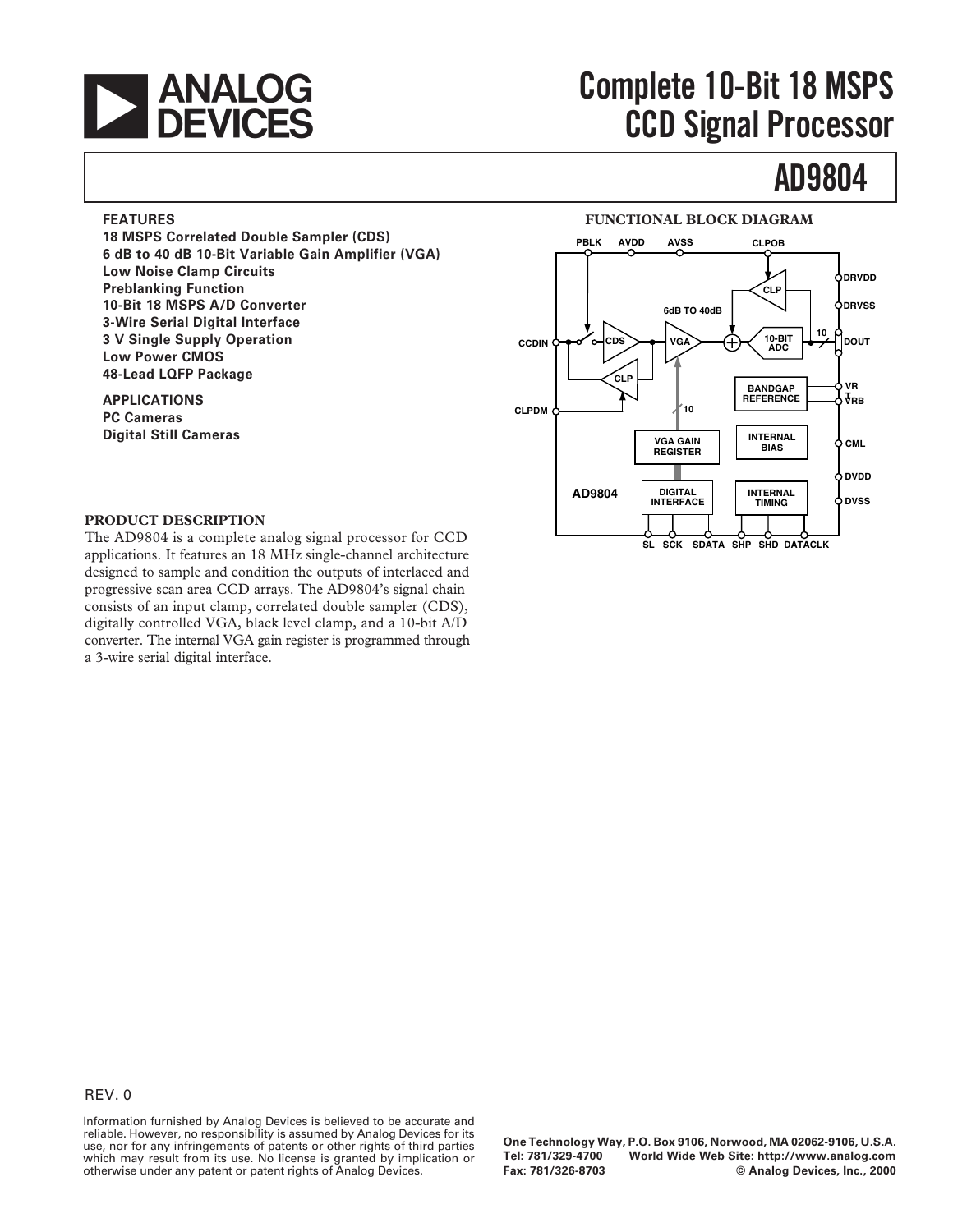# **AD9804–SPECIFICATIONS**

**ANALOG SPECIFICATIONS** (T<sub>MIN</sub> to T<sub>MAX</sub>, AVDD = DVDD = 3.0 V, f<sub>DATACLK</sub> = f<sub>SHP</sub> = f<sub>SHD</sub> = 18 MHz, unless otherwise noted.)

| <b>Parameter</b>                                                                                                                                                              | Min            | Typ               | <b>Max</b>      | Unit                                       |
|-------------------------------------------------------------------------------------------------------------------------------------------------------------------------------|----------------|-------------------|-----------------|--------------------------------------------|
| <b>TEMPERATURE RANGE</b><br>Operating<br>Storage                                                                                                                              | $-20$<br>$-65$ |                   | $+85$<br>$+150$ | $\rm ^{\circ}C$<br>$\circ$ C               |
| POWER SUPPLY VOLTAGE<br>Analog, Digital, Digital Driver                                                                                                                       | 2.8            | 3.0               | 3.6             | V                                          |
| POWER CONSUMPTION                                                                                                                                                             |                | 85                |                 | mW                                         |
| <b>MAXIMUM CLOCK RATE</b>                                                                                                                                                     | 18             |                   |                 | <b>MHz</b>                                 |
| CORRELATED DOUBLE SAMPLER (CDS)<br>Allowable CCD Reset Transient <sup>1</sup><br>Max Input Range before Saturation <sup>1</sup><br>Max CCD Black Pixel Amplitude <sup>1</sup> |                | 500<br>1.0<br>100 |                 | mV<br>V p-p<br>mV                          |
| VARIABLE GAIN AMPLIFIER (VGA)<br>Gain Control Resolution<br>Gain Range (VGA Gain Curve Shown in Figure 5)<br>Min Gain (Code 95)<br>Max Gain (Code 1023)                       | 4<br>38        | 1024<br>6<br>40   | 8<br>42         | Steps<br>dB<br>dB                          |
| <b>BLACK LEVEL CLAMP</b><br>Clamp Level (At ADC Output)                                                                                                                       |                | 32                |                 | <b>LSB</b>                                 |
| A/D CONVERTER<br>Resolution<br>No Missing Codes<br>Full-Scale Input Voltage                                                                                                   | 10             | 10<br>2.0         |                 | <b>Bits</b><br><b>Bits Guaranteed</b><br>V |
| <b>VOLTAGE REFERENCE</b><br>Reference Top Voltage (VRT)<br>Reference Bottom Voltage (VRB)                                                                                     |                | 2.0<br>1.0        |                 | V<br>$\overline{\mathrm{V}}$               |

NOTES

NOTES<br><sup>1</sup>Input signal characteristics defined as follows:



Specifications subject to change without notice.

### **DIGITAL SPECIFICATIONS** (DRVDD = 2.7 V, CL = 20 pF.)

| <b>Parameter</b>          | <b>Symbol</b>   | Min | <b>Typ</b> | <b>Max</b> | Unit         |
|---------------------------|-----------------|-----|------------|------------|--------------|
| <b>LOGIC INPUTS</b>       |                 |     |            |            |              |
| High Level Input Voltage  | V <sub>IH</sub> | 2.1 |            |            | $\mathbf{V}$ |
| Low Level Input Voltage   | $V_{IL}$        |     |            | 0.6        |              |
| High Level Input Current  | $\rm I_{IH}$    |     | 10         |            | μA           |
| Low Level Input Current   | $\rm l_{IL}$    |     | 10         |            | μA           |
| Input Capacitance         | $\rm{C_{IN}}$   |     | 10         |            | pF           |
| LOGIC OUTPUTS             |                 |     |            |            |              |
| High Level Output Voltage | $V_{OH}$        | 2.1 |            |            | $\mathbf{V}$ |
| Low Level Output Voltage  | $\rm V_{OL}$    |     |            | 0.6        |              |
| High Level Output Current | $I_{OH}$        |     | 50         |            | μA           |
| Low Level Output Current  | $1_{\rm OL}$    |     | 50         |            | μA           |

Specifications subject to change without notice.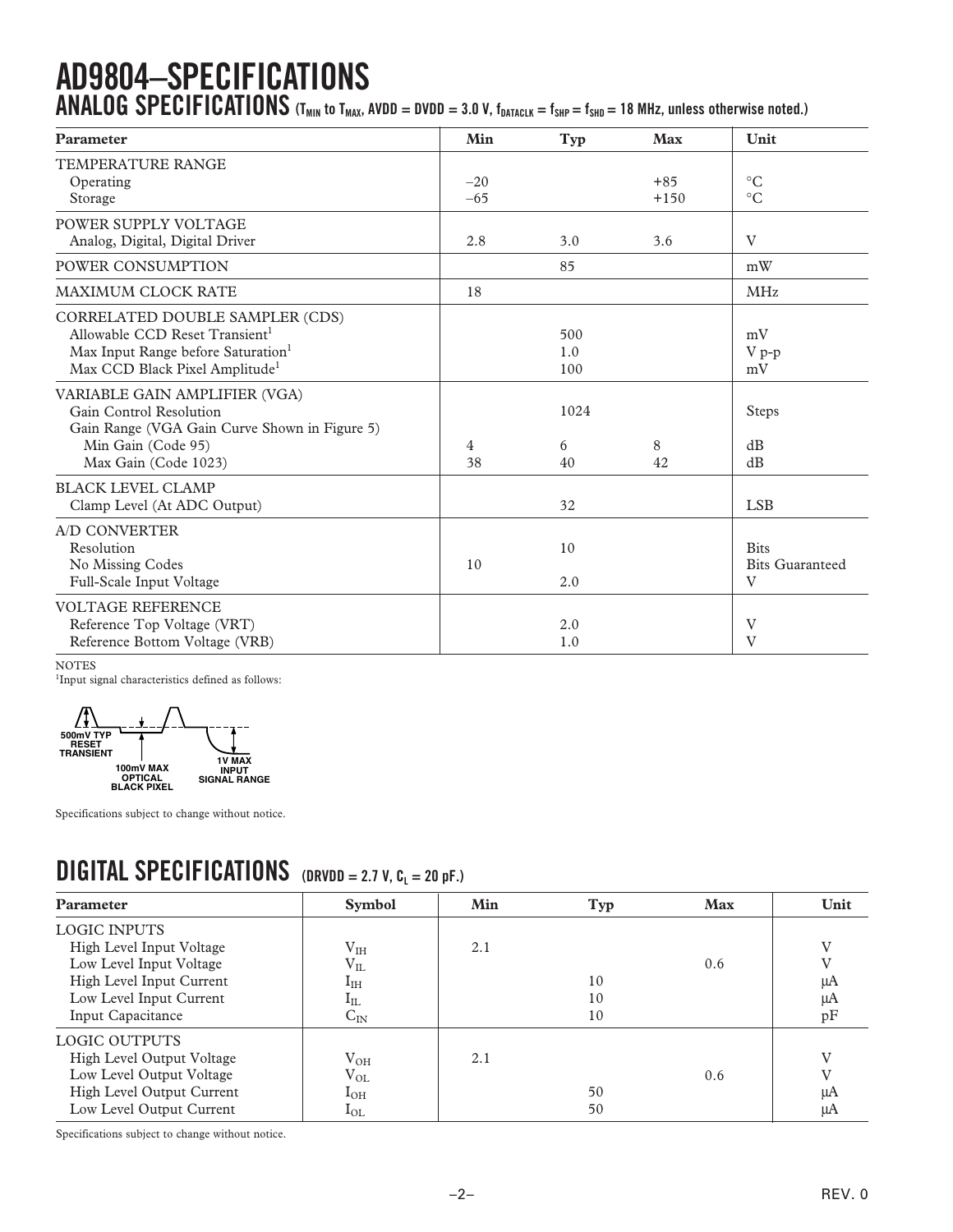### **AD9804**

### **TIMING SPECIFICATIONS**  $(C_L = 20 \text{ pF}, f_{CLK} = 18 \text{ MHz}, \text{ timing shown in Figures 1 and 2.})$

| Parameter                            | <b>Symbol</b>     | Min            | Typ  | <b>Max</b> | Unit       |
|--------------------------------------|-------------------|----------------|------|------------|------------|
| <b>SAMPLE CLOCKS</b>                 |                   |                |      |            |            |
| DATACLK, SHP, SHD Clock Period       | $t_{\text{CONV}}$ |                | 55.6 |            | ns         |
| DATACLK Hi/Low Pulsewidth            | $t_{ADC}$         | 20             | 27.7 |            | ns         |
| <b>SHP</b> Pulsewidth                | $t_{SHP}$         | 10             | 14   |            | ns         |
| <b>SHD Pulsewidth</b>                | $t_{\text{SHD}}$  | 10             | 14   |            | ns         |
| <b>CLPDM</b> Pulsewidth              | $t_{CDM}$         | 4              | 10   |            | Pixels     |
| CLPOB Pulsewidth <sup>1</sup>        | $t_{COB}$         | $\overline{c}$ | 10   |            | Pixels     |
| SHP Rising Edge to SHD Falling Edge  | $t_{S1}$          | 20             | 27   |            | ns         |
| SHP Rising Edge to SHD Rising Edge   | $t_{S2}$          | 20             | 27   |            | ns         |
| Internal Clock Delay                 | $t_{ID}$          |                | 3.0  |            | ns         |
| <b>Inhibited Clock Period</b>        | $t_{\rm INH}$     | 10             |      |            | ns         |
| DATA OUTPUTS                         |                   |                |      |            |            |
| Output Delay                         | $t_{OD}$          |                | 14.5 | 16         | ns         |
| Output Hold Time                     | $t_{\rm H}$       | 6.0            | 7.6  |            | ns         |
| Pipeline Delay                       |                   |                | 9    |            | Cycles     |
| <b>SERIAL INTERFACE</b>              |                   |                |      |            |            |
| Maximum SCK Frequency                | $f_{SCLK}$        | 10             |      |            | <b>MHz</b> |
| SL to SCK Setup Time                 | $t_{LS}$          | 10             |      |            | ns         |
| SCK to SL Hold Time                  | $t_{LH}$          | 10             |      |            | ns         |
| SDATA Valid to SCK Rising Edge Setup | $t_{DS}$          | 10             |      |            | ns         |
| SCK Falling Edge to SDATA Valid Hold | $t_{\rm DH}$      | 10             |      |            | ns         |
| SCK Falling Edge to SDATA Valid Read | $t_{\rm DV}$      | 10             |      |            | ns         |

#### NOTES

<sup>1</sup>Minimum CLPOB pulsewidth is for functional operation only. Wider typical pulses are recommended to achieve low noise clamp performance.

Specifications subject to change without notice

#### **ABSOLUTE MAXIMUM RATINGS ORDERING GUIDE**

|                             | With                             |        |               |                         |
|-----------------------------|----------------------------------|--------|---------------|-------------------------|
| Parameter                   | <b>Respect</b><br>T <sub>0</sub> | Min    | Max           | Unit                    |
| <b>AVDD</b>                 | <b>AVSS</b>                      | $-0.3$ | $+3.9$        | $\overline{\mathsf{V}}$ |
| <b>DVDD</b>                 | <b>DVSS</b>                      | $-0.3$ | $+3.9$        | V                       |
| <b>DRVDD</b>                | <b>DRVSS</b>                     | $-0.3$ | $+3.9$        | V                       |
| Digital Outputs             | <b>DRVSS</b>                     | $-0.3$ | $DRVDD + 0.3$ | $\rm _V$                |
| SHP, SHD, DATACLK           | <b>DVSS</b>                      | $-0.3$ | $D VDD + 0.3$ | V                       |
| CLPOB, CLPDM, PBLK          | <b>DVSS</b>                      | $-0.3$ | $D VDD + 0.3$ | V                       |
| SCK, SL, SDATA              | <b>DVSS</b>                      | $-0.3$ | $D VDD + 0.3$ | V                       |
| VRT, VRB, CMLEVEL           | <b>AVSS</b>                      | $-0.3$ | $AVDD + 0.3$  | V                       |
| BYP1-4, CCDIN               | <b>AVSS</b>                      | $-0.3$ | $AVDD + 0.3$  | V                       |
| <b>Iunction Temperature</b> |                                  |        | 150           | $\circ$ C               |
| Lead Temperature            |                                  |        | 300           | $^{\circ}C$             |
| (10 sec)                    |                                  |        |               |                         |

| Model     | <b>Temperature</b>                 | Package                                 | Package |
|-----------|------------------------------------|-----------------------------------------|---------|
|           | Range                              | Description                             | Option  |
| AD9804JST | $-20^{\circ}$ C to $+85^{\circ}$ C | Thin Plastic<br>Quad Flatpack<br>(LOFP) | $ST-48$ |

### **THERMAL CHARACTERISTICS**

**Thermal Resistance** 

48-Lead LQFP Package  $\theta_{IA} = 92^{\circ}$ C/W

#### **CAUTION**

ESD (electrostatic discharge) sensitive device. Electrostatic charges as high as 4000 V readily accumulate on the human body and test equipment and can discharge without detection. Although the AD9804 features proprietary ESD protection circuitry, permanent damage may occur on devices subjected to high-energy electrostatic discharges. Therefore, proper ESD precautions are recommended to avoid performance degradation or loss of functionality.

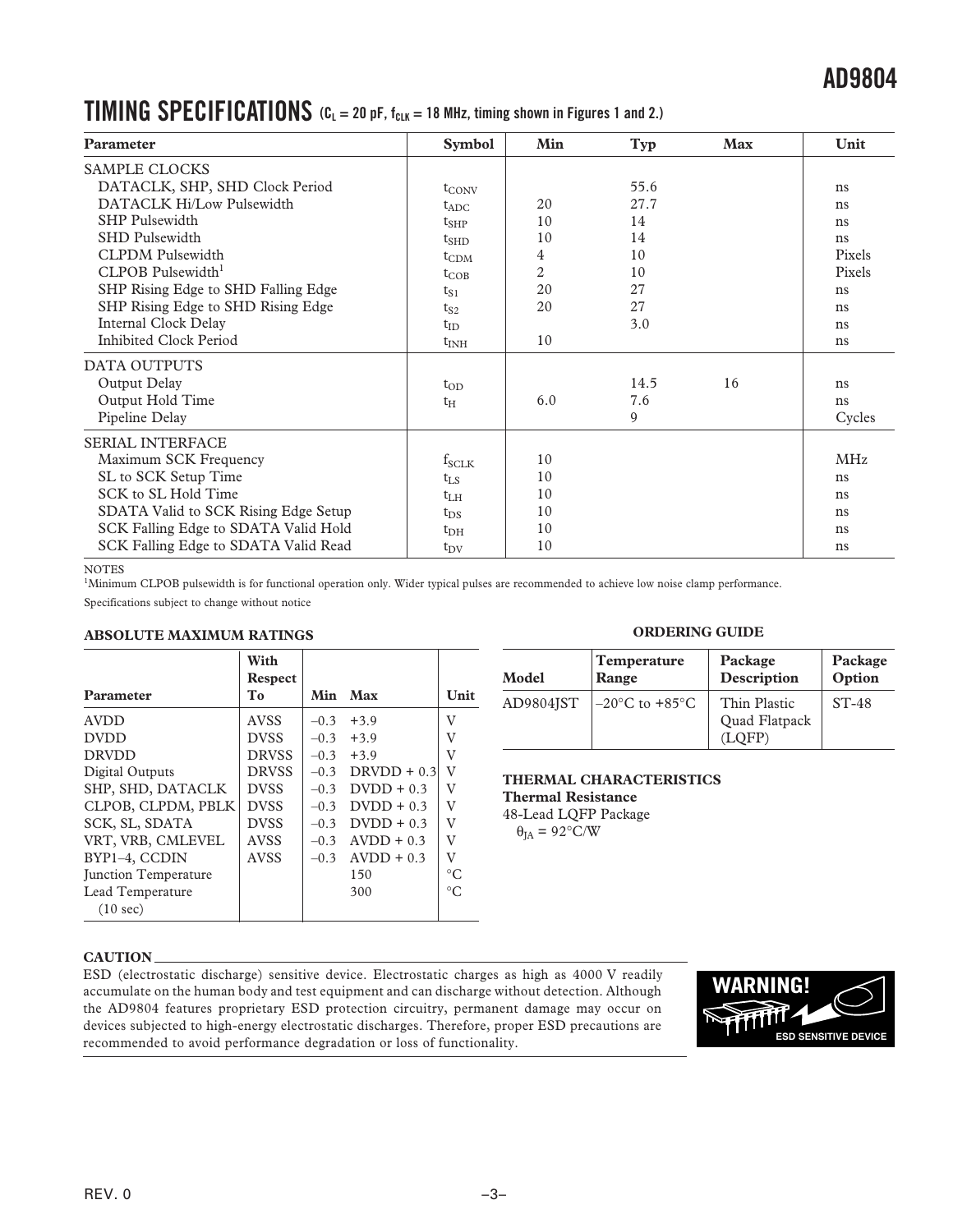#### **PIN CONFIGURATION**



#### **PIN FUNCTION DESCRIPTIONS**

| Pin No.          | <b>Mnemonic</b>  | <b>Type</b>    | Description                                       |
|------------------|------------------|----------------|---------------------------------------------------|
| 1, 2, 18, 24, 31 | NC.              | NC             | <b>Internally Not Connected</b>                   |
| 34, 36, 45       |                  |                |                                                   |
| $3 - 12$         | $D0-D9$          | D <sub>O</sub> | Digital Data Outputs                              |
| 13               | <b>DRVDD</b>     | $\mathbf P$    | Digital Output Driver Supply                      |
| 14               | <b>DRVSS</b>     | ${\bf P}$      | Digital Output Driver Ground                      |
| 15, 41, 42, 44   | <b>DVSS</b>      | ${\bf P}$      | Digital Ground                                    |
| 16               | <b>DATACLK</b>   | DI             | Digital Data Output Latch Clock                   |
| 17, 40           | <b>DVDD</b>      | ${\bf P}$      | Digital Supply                                    |
| 19               | <b>PBLK</b>      | DI             | Preblanking Clock Input                           |
| 20               | <b>CLPOB</b>     | DI             | Black Level Clamp Clock Input                     |
| 21               | <b>SHP</b>       | DI             | CDS Sampling Clock for CCD's Reference Level      |
| 22               | <b>SHD</b>       | DI             | CDS Sampling Clock for CCD's Data Level           |
| 23               | <b>CLPDM</b>     | DI             | Input Clamp Clock Input                           |
| 25, 26, 35       | <b>AVSS</b>      | ${\bf P}$      | Analog Ground                                     |
| 27, 33           | <b>AVDD</b>      | ${\bf P}$      | Analog Supply                                     |
| 28               | BYP1             | AO             | Internal Bias Level Decoupling                    |
| 29               | BYP <sub>2</sub> | AO             | Internal Bias Level Decoupling                    |
| 30               | <b>CCDIN</b>     | AI             | Analog Input for CCD Signal                       |
| 32               | BYP4             | AO             | Internal Bias Level Decoupling                    |
| 37               | <b>CML</b>       | AO             | Internal Bias Level Decoupling                    |
| 38               | <b>VRT</b>       | AO             | A/D Converter Top Reference Voltage Decoupling    |
| 39               | <b>VRB</b>       | AO             | A/D Converter Bottom Reference Voltage Decoupling |
| 43               | <b>RSTB</b>      | DI             | Chip Reset Control. Active Low                    |
| 46               | SL.              | DI             | Serial Digital Interface Load Pulse.              |
| 47               | <b>SDATA</b>     | DI             | Serial Digital Interface Data                     |
| 48               | <b>SCK</b>       | DI             | Serial Digital Interface Clock                    |

TYPE: AI = Analog Input, AO = Analog Output, DI = Digital Input, DO = Digital Output, P = Power.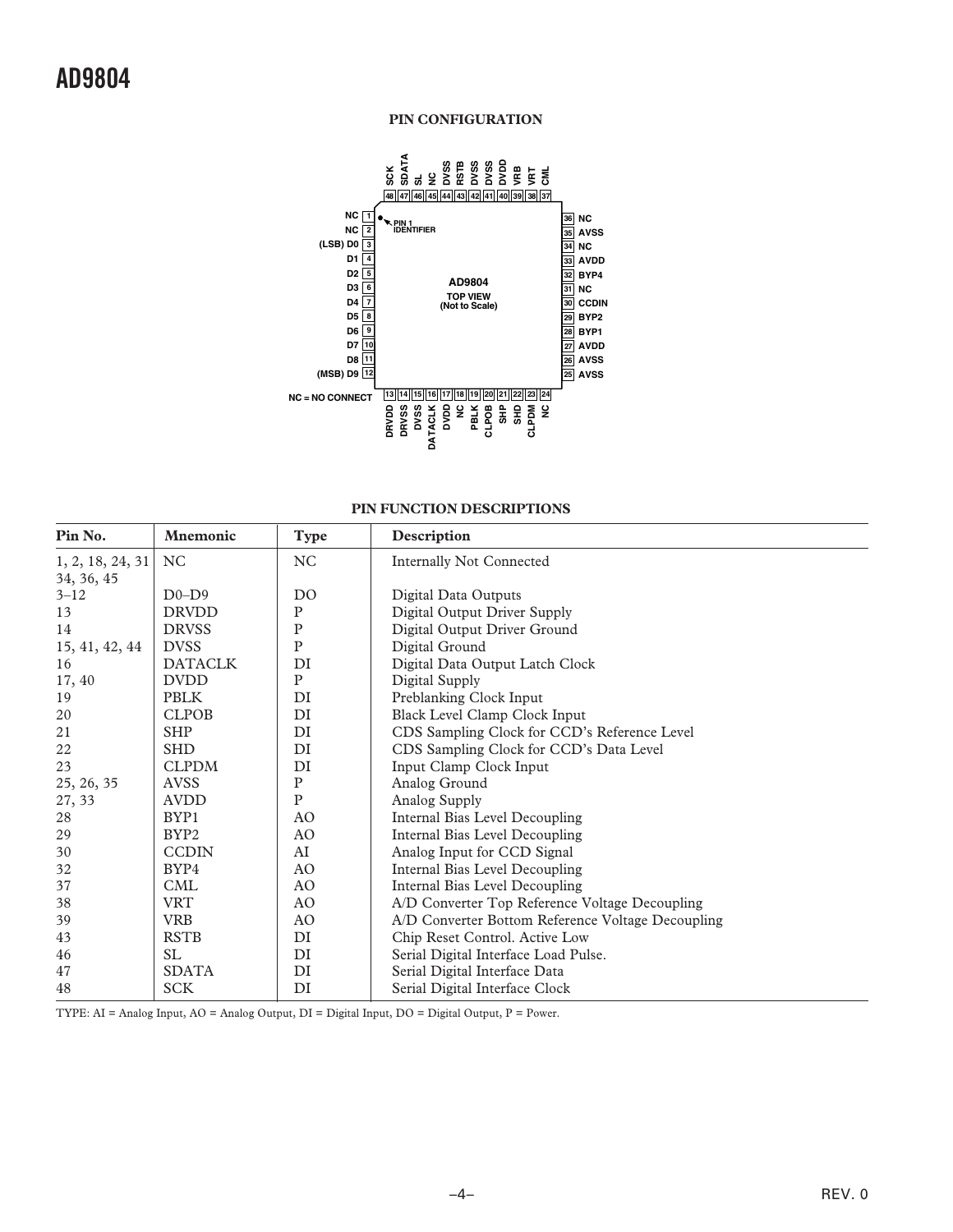#### **TIMING DIAGRAMS**



**1. RECOMMENDED PLACEMENT FOR DATACLK RISING EDGE IS BETWEEN THE SHD RISING EDGE AND NEXT SHP FALLING EDGE.** 

**2. CCD SIGNAL IS SAMPLED AT SHP AND SHD RISING EDGES.** 





NOTES:<br>1. CLPOB AND CLPDM WILL OVERWRITE PBLK. PBLK WILL NOT AFFECT CLAMP OPERATION IF OVERLAPPING CLPDM AND/OR CLPOB.<br>2. PBLK SIGNAL IS OPTIONAL.<br>3. DIGITAL OUTPUT DATA WILL BE ALL ZEROS DURING PBLK. OUTPUT DATA LATENCY

Figure 2. Typical Line Clamp Timing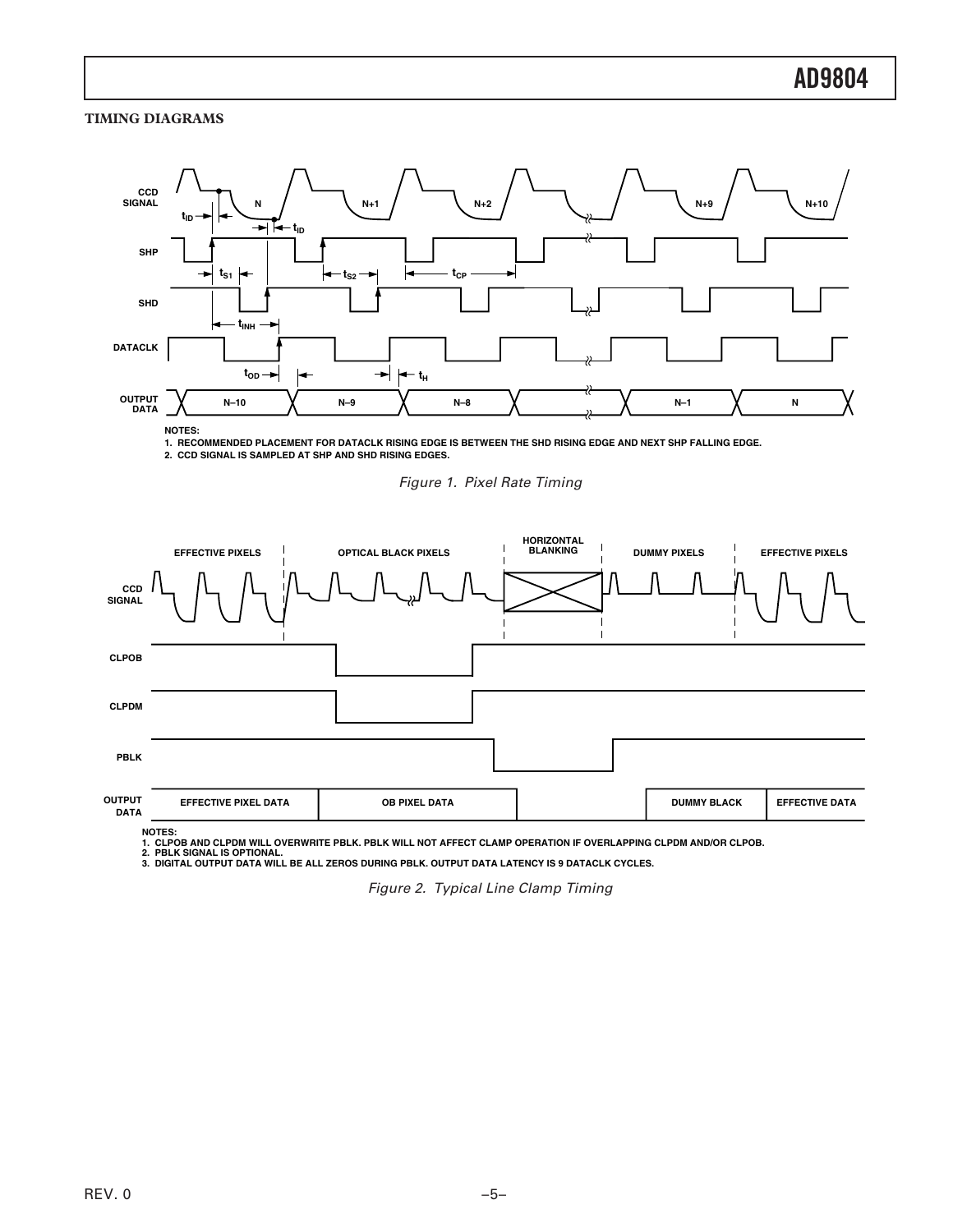### **AD9804**

#### **PROGRAMMING THE SERIAL INTERFACE**

| <b>MSB</b><br>D <sub>9</sub> | D <sub>8</sub> | $\mathbf{D}7$ | D <sub>6</sub> | $\mathbf{D}5$ | $\mathbf{D}4$ | D <sub>3</sub> | D2 | D1 | <b>LSB</b><br>$\mathbf{D}^0$ | Gain (dB)      |
|------------------------------|----------------|---------------|----------------|---------------|---------------|----------------|----|----|------------------------------|----------------|
| $\overline{0}$               |                |               |                | $\theta$      |               |                |    |    |                              | 6.0            |
|                              |                |               |                |               |               |                |    |    |                              |                |
|                              |                |               |                |               |               |                |    |    |                              | 39.965<br>40.0 |

**Table I. VGA Gain Register Contents (Default Value x096)** 



1. SDATA BITS ARE INTERNALLY LATCHED ON THE RISING EDGES OF SCK.<br>2. RNW = READ, NOT WRITE. SET LOW FOR WRITE OPERATION.<br>3. INTERNAL VGA GAIN REGISTER UPDATE OCCURS AT SL RISING EDGE.

Figure 3. Serial Write Operation



1. RNW = READ, NOT WRITE. SET HIGH FOR READ OPERATION.<br>2. THE RNW BIT AND THE FOUR ADDRESS BITS MUST BE WRITTEN TO THE AD9804. SDATA IS LATCHED ON SCK RISING EDGES.<br>3. SERIAL DATA FROM VGA GAIN REGISTER IS VALID STARTING A

Figure 4. Serial Readback Operation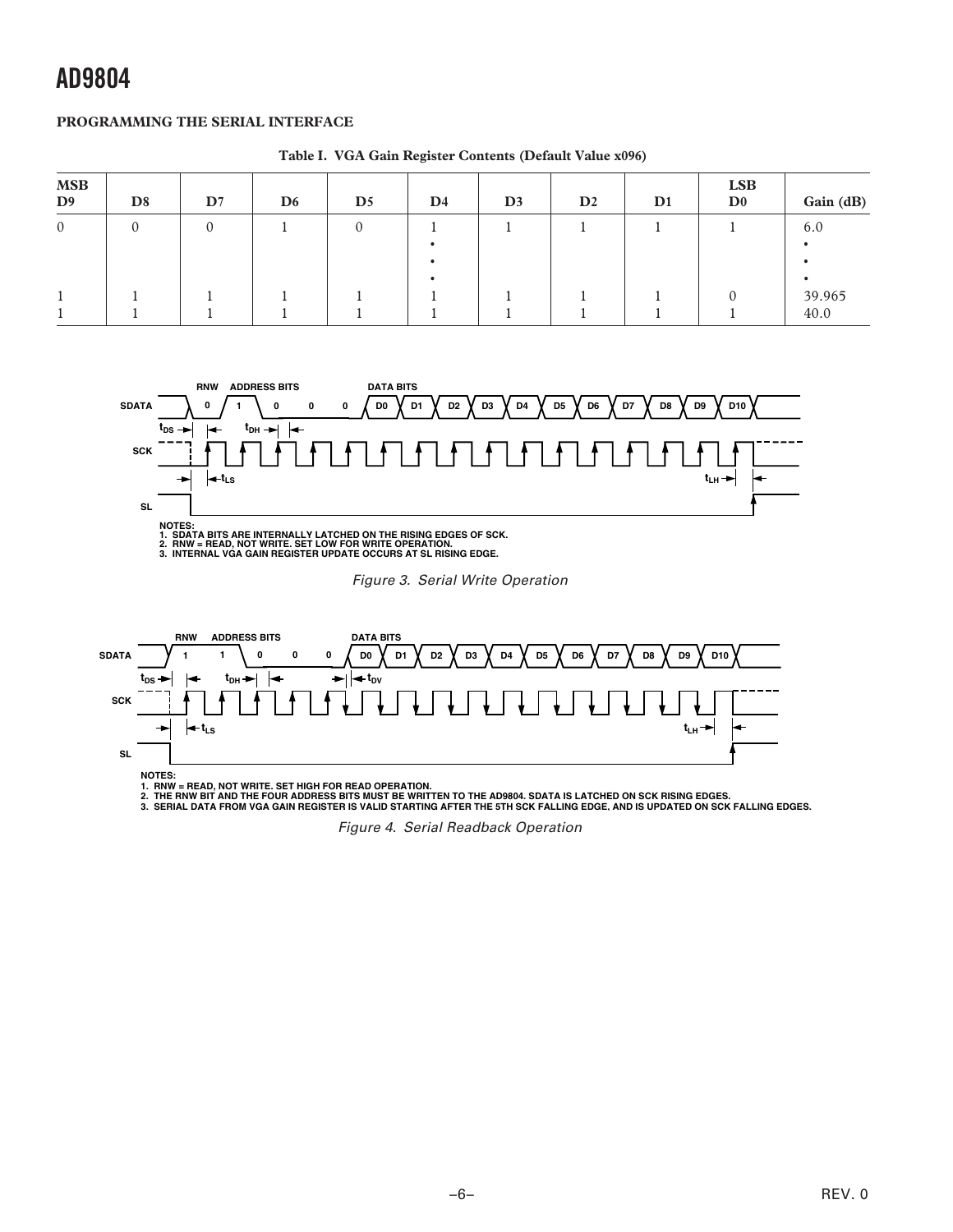#### **VARIABLE GAIN AMPLIFIER (VGA) OPERATION DETAILS**

The VGA stage provides a gain range of 6 dB to 40 dB, programmable with 10-bit resolution through the serial digital interface. The minimum gain of 6 dB is needed to match a 1 V input signal with the ADC full-scale range of 2 V. When compared to 1 V full-scale systems (such as ADI's AD9803), the equivalent gain range is 0 dB to 34 dB.

The VGA gain curve is divided into two separate regions. When the VGA Gain Register code is between 0 and 511, the curve follows a  $(1 + x)/(1 - x)$  shape, which is similar to a "linear-indB" characteristic. From code 512 to code 1023, the curve follows a "linear-in-dB" shape. The exact VGA gain can be calculated for any Gain Register value by using the following two equations:

#### **Code Range Gain Equation (dB)**

| $0 - 511$ | $Gain = 20 log_{10} ([658 + code]/[658 - code]) + 3.6$ |
|-----------|--------------------------------------------------------|
| 512–1023  | $Gain = (0.0354)(code) + 3.6$                          |

As shown in the Analog Specifications, only the VGA gain range from 2 dB to 36 dB has been specified. This corresponds to a VGA gain code range of 95 to 1023.



Figure 5. VGA Gain Curve

#### **APPLICATIONS INFORMATION**

The AD9804 is a complete Analog Front-End (AFE) product for PC camera, digital still camera, and camcorder applications. As shown in Figure 6, the CCD image (pixel) data is buffered

capacitor. The AD9804 performs the dc restoration, CDS, gain adjustment, black level correction, and analog-to-digital conversion. The AD9804's digital output data is then processed by the image processing ASIC. The internal registers of the AD9804 used to control gain, offset level, and other functions are programmed by the ASIC or microprocessor through a 3-wire serial digital interface. A system timing generator provides the clock signals for both the CCD and the AFE.

#### **Generating the Reset (RSTB) Signal**

 the RC network should have a time constant of 10 ms, giving After power-on, the AD9804 must be reset using Pin 43 (RSTB). The reset pulse must be an active low signal, which goes low for at least 100 ns after the power supplies have settled. After the RSTB signal returns high, the AD9804 is internally reset to the default VGA gain register value. If a system reset pulse is not available, a simple RC network may be used, as shown in Figure 7. The time constant of this network should be comparable to the power-on time of the AD9804's power supplies. For example, if the power supplies have a power-on time of 10 ms,  $R = 10 \text{ k}\Omega$  and  $C = 1.0 \mu\text{F}$ .

Serial writes to the AD9804 internal registers must not be performed until 20 µs after the reset pulse has occurred. This allows enough time for internal calibration routines to be completed. SDATA and SCK may be active before the reset sequence, but SL should be held logic HIGH until 20 µs or more after the reset.

Alternatively, placing series resistors close to the digital output pins may help reduce noise.

#### **Grounding and Decoupling Recommendations**

As shown in Figure 7, a single ground plane is recommended for the AD9804. This ground plane should be as continuous as possible, particularly around Pins 25 through 39. This will ensure that all analog decoupling capacitors provide the lowest possible impedance path between the power and bypass pins and their respective ground pins. All decoupling capacitors should be located as close as possible to the package pins. A single clean power supply is recommended for the AD9804, but a separate digital driver supply may be used for DRVDD (Pin 13). DRVDD should always be decoupled to DRVSS (Pin 14), which should be connected to the analog ground plane. Advantages of using a separate digital driver supply include using a lower voltage (2.7 V) to match levels with a 2.7 V ASIC, reducing digital power dissipation, and reducing potential noise coupling. If the digital outputs (Pins 3–12) must drive a load larger than 20 pF, buffering is recommended to reduce digital code transition noise.



Figure 6. System Block Diagram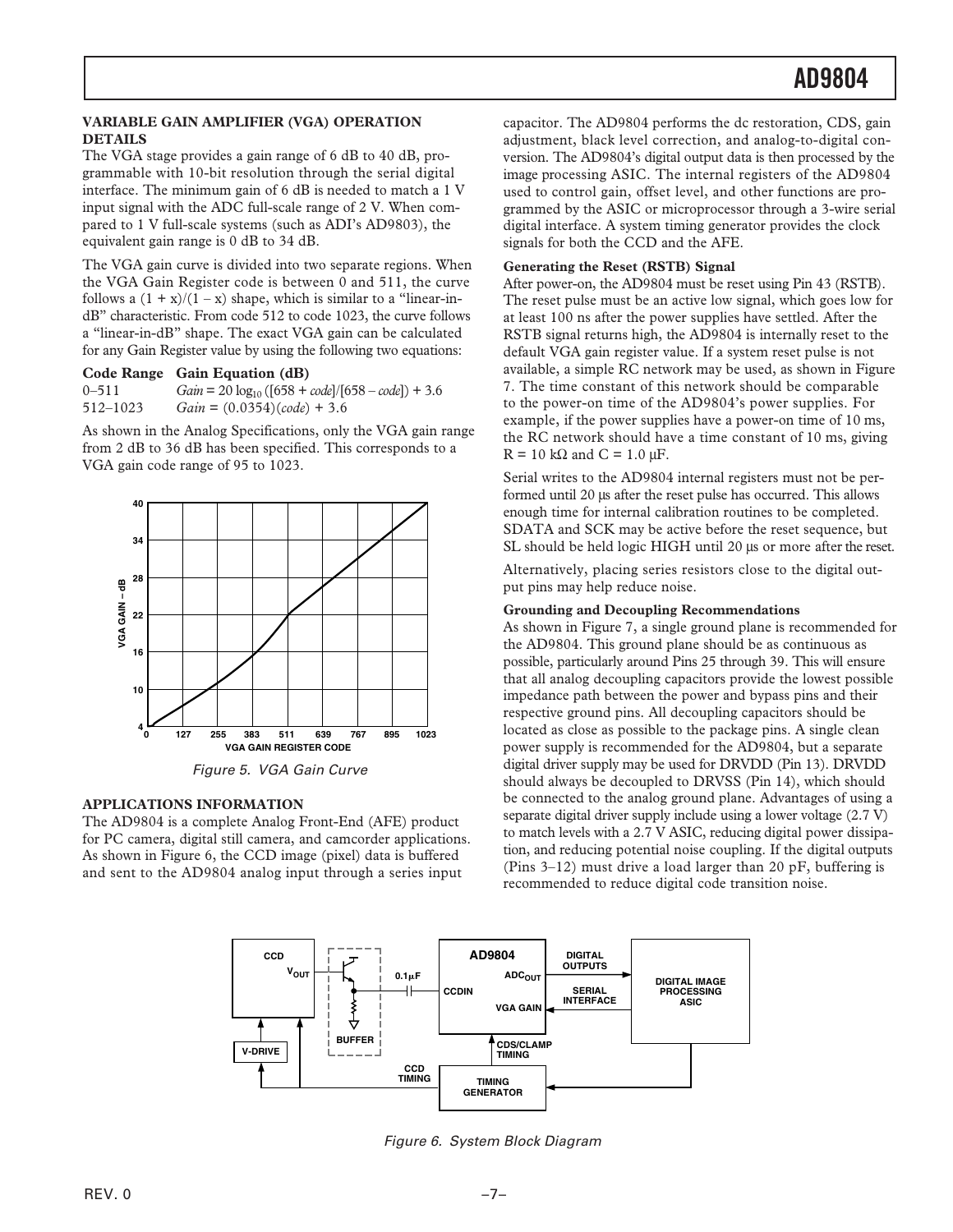### **AD9804**



Figure 7. AD9804 Circuit Configuration

#### **OUTLINE DIMENSIONS**

Dimensions shown in inches and (mm).